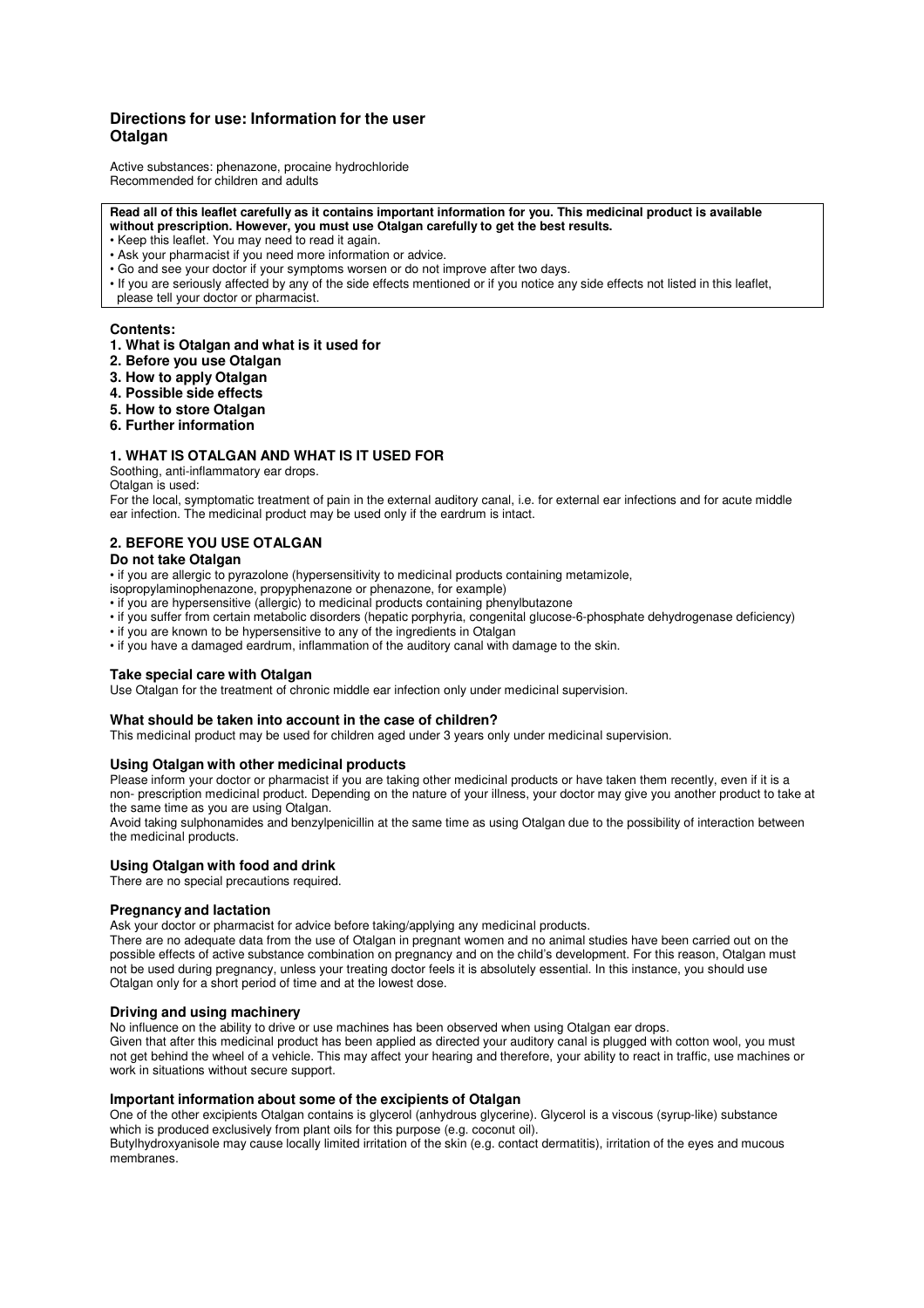## **3. HOW TO APPLY OTALGAN**

Always apply Otalgan exactly according to the instructions in this leaflet. You should check with your doctor or pharmacist if you are not sure.

Unless otherwise prescribed by your doctor, the usual dosage is:

| Age                         | Single dosage | Total daily dosage          |
|-----------------------------|---------------|-----------------------------|
| Children up to 14 years     | $2 - 3$ drops | $3 - 4$ times $2 - 3$ drops |
| Children over 14 and adults | 5 drops       | 3 – 4 times 5 drops         |

#### **Method of application: application to the ear**

Squeeze Otalgan ear drops at body temperature (warm up the bottle by holding it in your hand. Do not heat!) into the auditory canal of the affected ear, while lying on your side. Release one drop at a time by lightly squeezing the bottle. Follow the illustrations in Figures 1 and 2 showing how to open and apply the ear drops. Close the bottle immediately after use. You should remain lying on your side for approximately 15 minutes after applying the eardrops so that they can take effect. Then plug your ear loosely with cotton wool. No cotton wool is required to plug your ears after treatment has been completed.

**1** Open the security seal on the bottle by turning it in an anticlockwise direction.

**2** After opening the bottle, apply the drops in the auditory canal at the dose directed, by squeezing the plastic bottle. **3** After use, close the bottle and store it at normal room temperature.

#### **Duration of treatment**

The normal duration of treatment is 5 days. Treatment may be continued for an unlimited time under medical supervision. Otalgan is intended to be used only for short-term, symptomatic analgesia. A doctor must be consulted if the pain does not subside within 2 days of treatment, since earache may be caused by a variety of problems. The same applies if symptoms intensify during treatment.

Medical treatment is required if a fever and/or dizziness occur following inflammation of the ear.

### **Frequency of application**

Three to four applications of the single dose are recommended as a daily dose. Speak to your doctor or pharmacist if you feel that Otalgan's effect is too strong or too weak.

### **If you apply more Otalgan than you should**

Overdose or intoxication are unlikely with topical application in the ear. Contact your doctor if you are not sure.

#### **If you forget to apply Otalgan**

Do not apply a double dose. Apply the ear drops on the next occasion at the specified single dose.

#### **If you stop using Otalgan**

This can lead to a recurrence of earache because the illness causing the pain has still not been cured. If you have any further questions on the use of this medicinal product, ask your doctor or pharmacist.

#### **4. POSSIBLE SIDE EFFECTS**

Like all medicinal products, Otalgan can have side effects, although not everybody gets them. The following frequency guidelines are used when assessing side effects: **Very frequent:** more than 1 in 10 patients **Frequent:** less than 1 in 10, but more than 1 in 100 patients **Occasional:** less than 1 in 100, but more than 1 in 1,000 patients **Rare:** less than 1 in 1,000, but more than 1 in 10,000 patients **Very rare:** less than 1 in 10,000 patients or unknown

## **Significant side effects or signs you should look out for and measures to take if you are affected by them** If

you are affected by any of the side effects mentioned below, stop using Otalgan and contact your doctor as soon as possible. Very rare: Hypersensitive reactions such as changes to your skin or nettle rash (urticaria) in the form of itching or swelling of the tissue.

If the eardrum is damaged and/or the auditory canal has been injured, the use of Otalgan may cause pain symptoms.

#### **Reporting side effects**

If you notice any side effects, please tell your doctor or pharmacist. This also applies with regard to any side effects that are not listed in this leaflet. You can also report side effects directly to the German Federal Institute for Drugs and Medical Devices, Pharmacovigilance Dept, Kurt-Georg-Kiesinger-Allee 3, D-53175 Bonn, Germany, Website: www.bfarm.de . By reporting side effects, you are helping us to provide further information about the safety of this medicine.

### **5. HOW TO STORE OTALGAN**

Keep this medicinal product out of the reach and sight of children.

Do not use the medicinal product after the expiry date which is stated on the label/carton. The expiry date refers to the last day of that month.

#### **Storage conditions**

Do not store above 25°C. Keep the container closed tightly.

### **Shelf life after opening the container**

Otalgan has a shelf life of 12 weeks after the container has been opened for the first time. Do not use Otalgan if the contents of the bottle become discoloured after being inadvertently heated above body temperature.